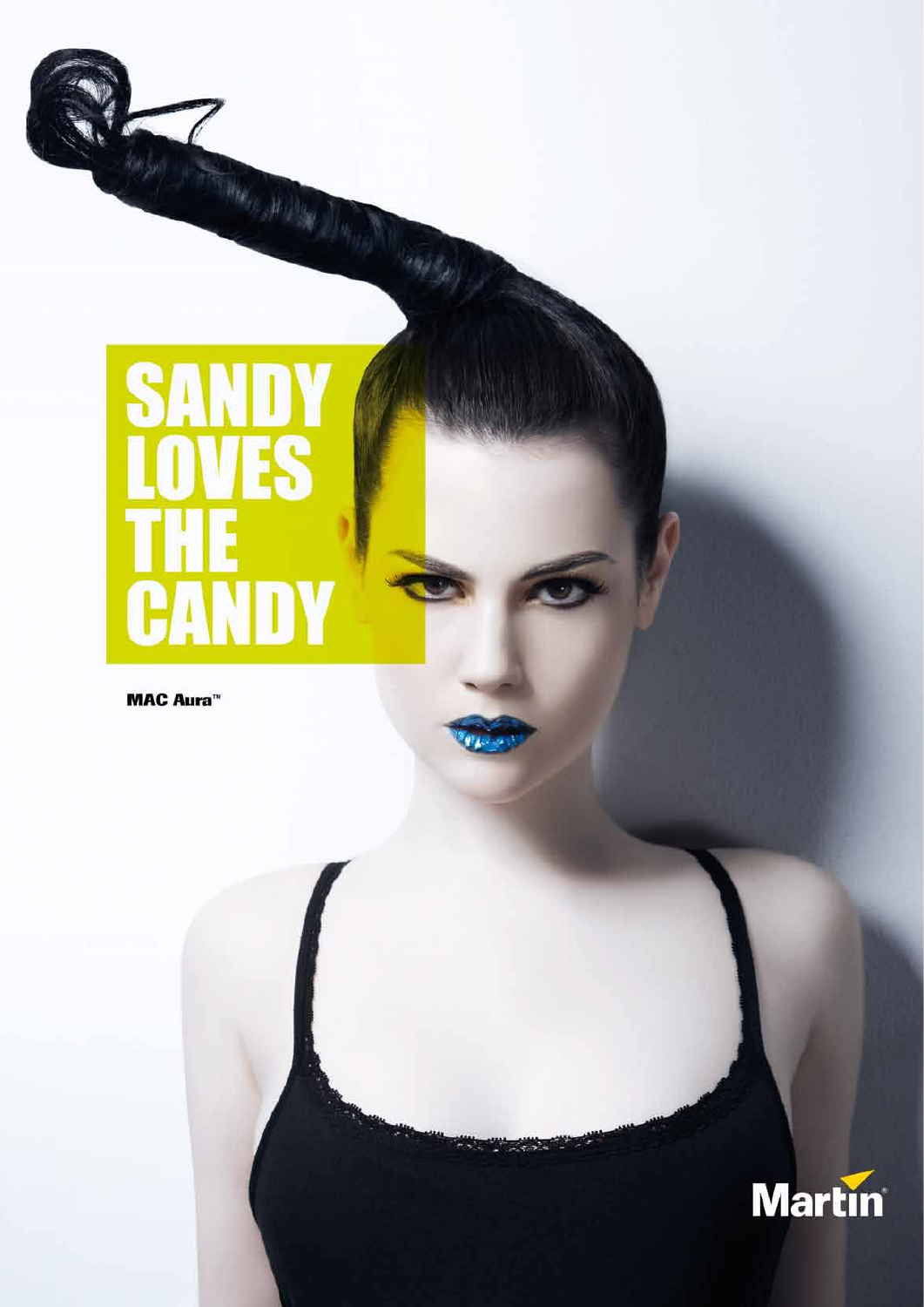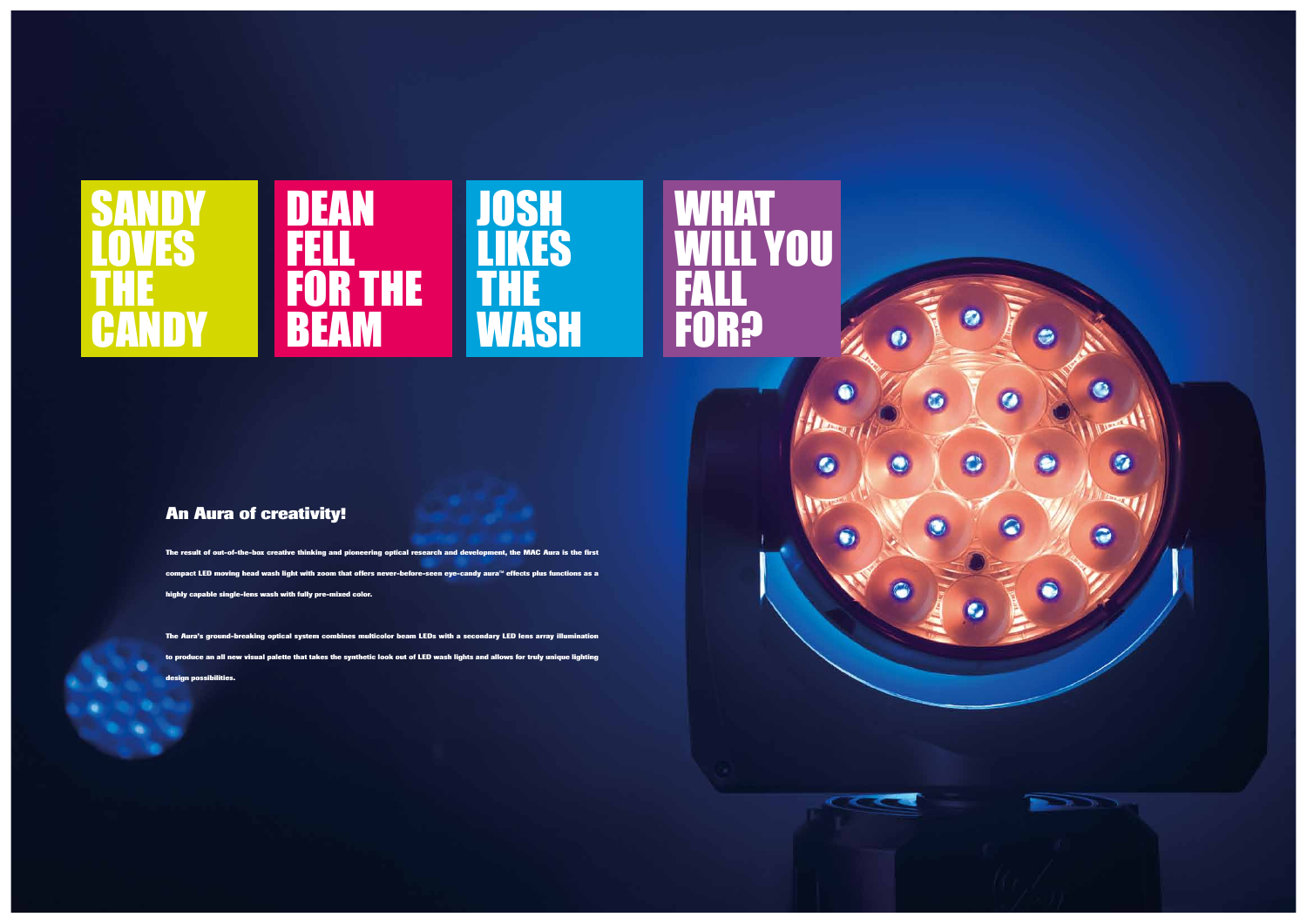**The MAC Aura is full of personality. Use the fixture as a powerful single-lens wash or employ a separate set of individually controllable multicolor LEDs for radical to subtle eye-candy looks. Mix, match, and create never-before-seen effects that take the unnatural LED look out of LED lighting. For the ultimate in easy-to-produce visuals, use the Aura's built-in FX engine to create extraordinary effects fast.**

**The result is both impressive and expressive!**





# **With or without eye candy**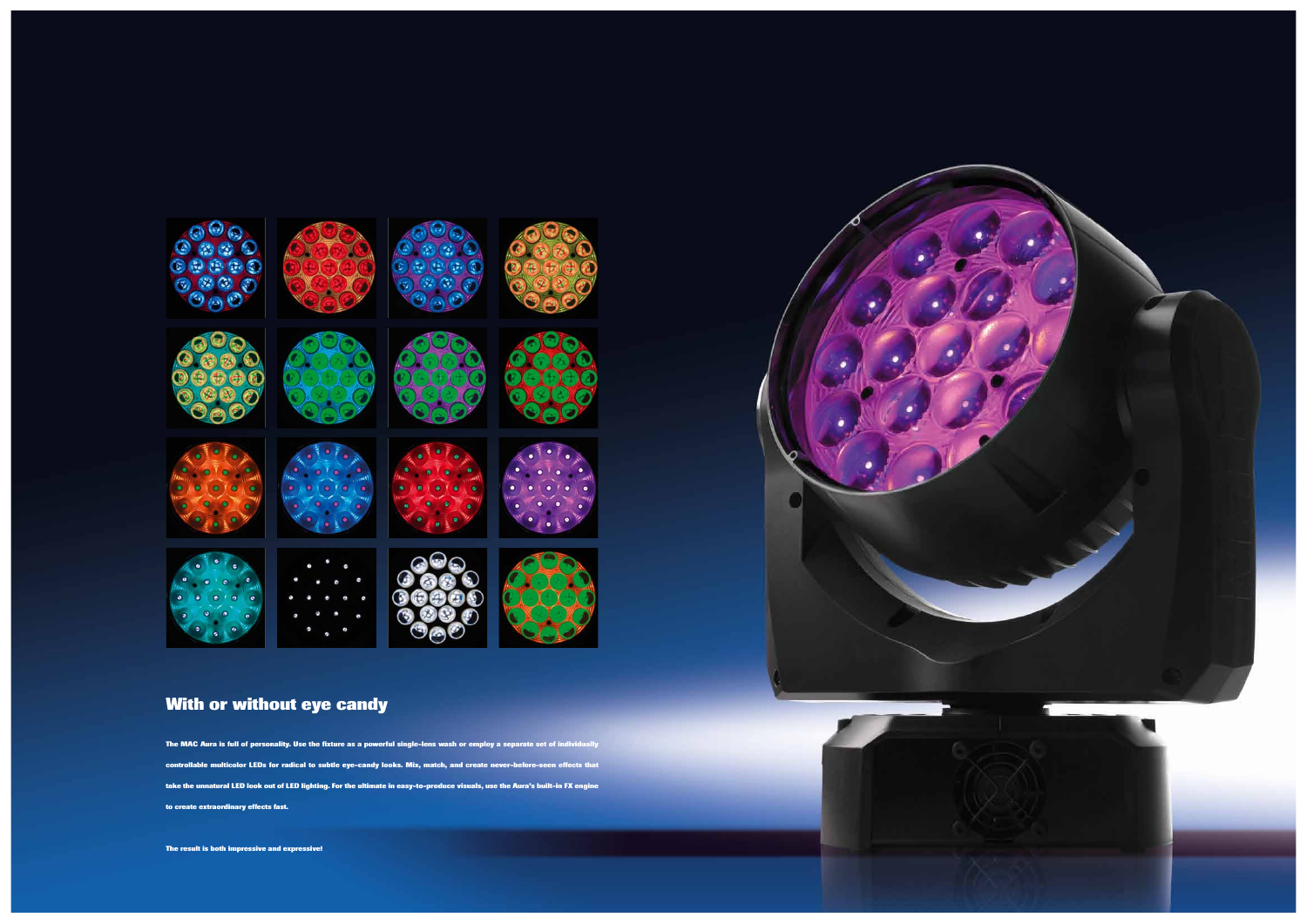**When fantastic beam effects with great definition are in order, the MAC Aura delivers. Housing an unrivalled 11-58° zoom, the Aura is capable of angling wide or extremely tight for high intensity beam looks. A uniform field of light and excellent efficiency is maintained throughout the zoom range.** 

**The MAC Aura delivers almost 4000 lumens of output in an ultra-compact 5.6 kg package for a performance to size ratio that you don't find in comparable fixtures. And the Aura moves at a speed and precision that we once only associated with moving mirrors.**

## **Zoom with boom!**

**The MAC Aura is a versatile wash light of the highest caliber. It features superior color mixing with a broad range of shades from two independent color systems. Color shades mix completely uniform from vibrant saturates across beautiful pastels to authentic warm and cool shades of white.** 

**A new aura of creativity has arrived!**